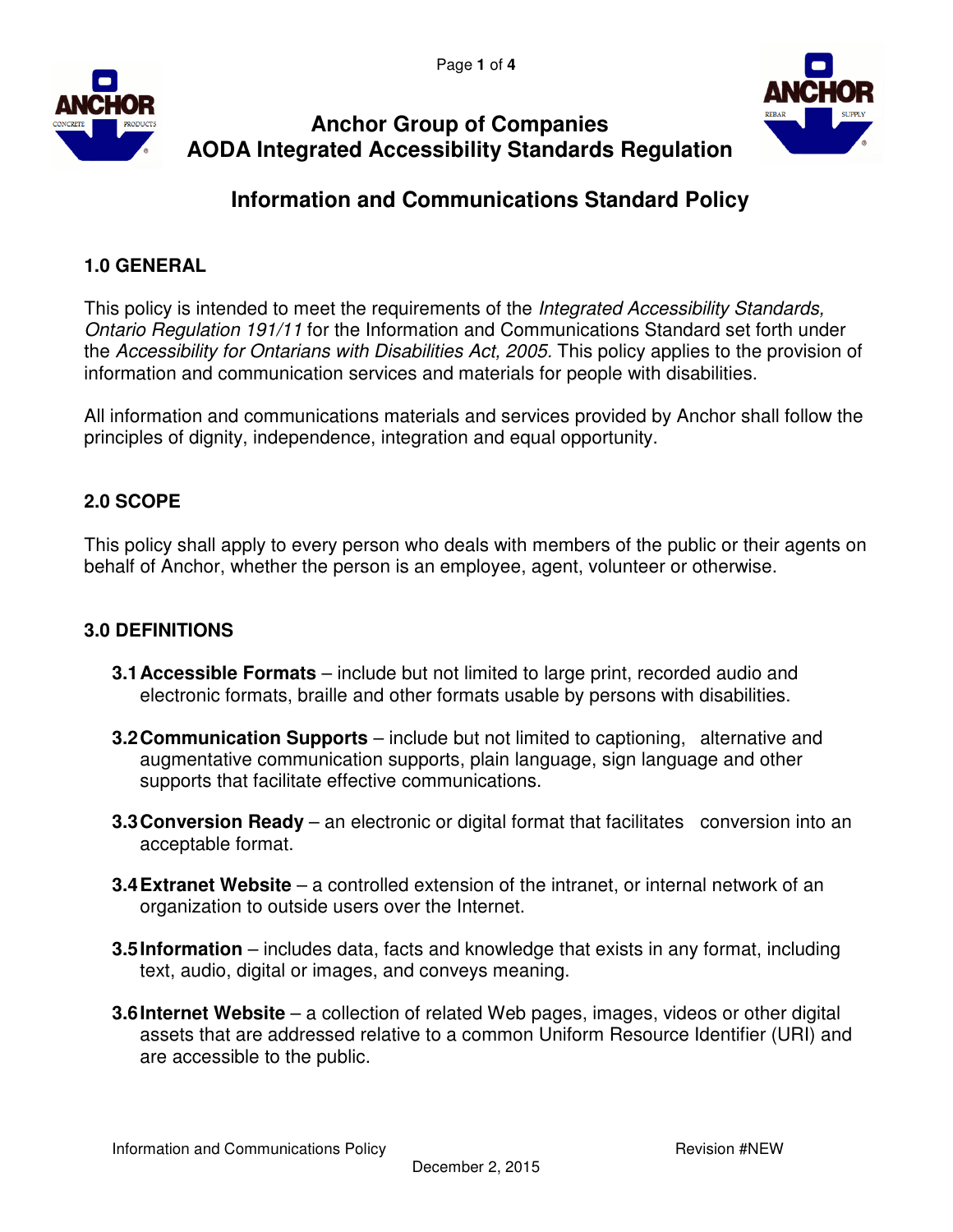- **3.7 Intranet Website** an organization's internal website that is used to privately and securely share any part of the organization's information or operational systems within the organization and includes extranet websites.
- **3.8 Kiosk**  an interactive electronic terminal, including a point-of-sale device, for public use that allows users to access one or more services or products.
- **3.9 Support Person** in relation to a person with a disability, another person who accompanies the person with a disability in order to help with communication, mobility, personal care or medical needs, or with access to goods, services or facilities.
- **3.10 Web Content Accessibility Guidelines** refers to the World Wide Web Consortium Recommendation, dated December 2008, entitled "Web Content Accessibility Guidelines (WCAG) 2.0."

## **4.0 GUIDELINES**

In accordance with the Integrated Accessibility Standards, Ontario Regulation 191/11, this policy addresses the following:

- 4.1 General Requirements
- 4.2 Accessible Formats and Communication Supports
- 4.3 Accessible Websites and Web Content
- 4.4 Emergency Procedures, Plans or Public Safety Information
- 4.5 Exceptions
- 4.6 Feedback

#### **4.1 General Requirements**

General requirements that apply across all of the three standards, Information and Communications, Employment and Transportation are outlined as follows.

#### Establishment of Accessibility Policies and Plans

Anchor will establish, implement, maintain and document a multi-year accessibility plan outlining its strategy to prevent and remove barriers and meet its requirements under the IASR regulation. Anchor will post its accessibility plans on their website, if any, and provide the plan in an accessible format upon request. Anchor will review and update its accessibility plan once every five years and will establish, review and update its accessibility plans in consultation with persons with disabilities or an advisory committee when possible.

#### Training Requirements

Anchor will provide training for its employees regarding the IASR and the Ontario Human Rights Code during orientation and on an ongoing basis when changes are made to these policies, practices and procedures.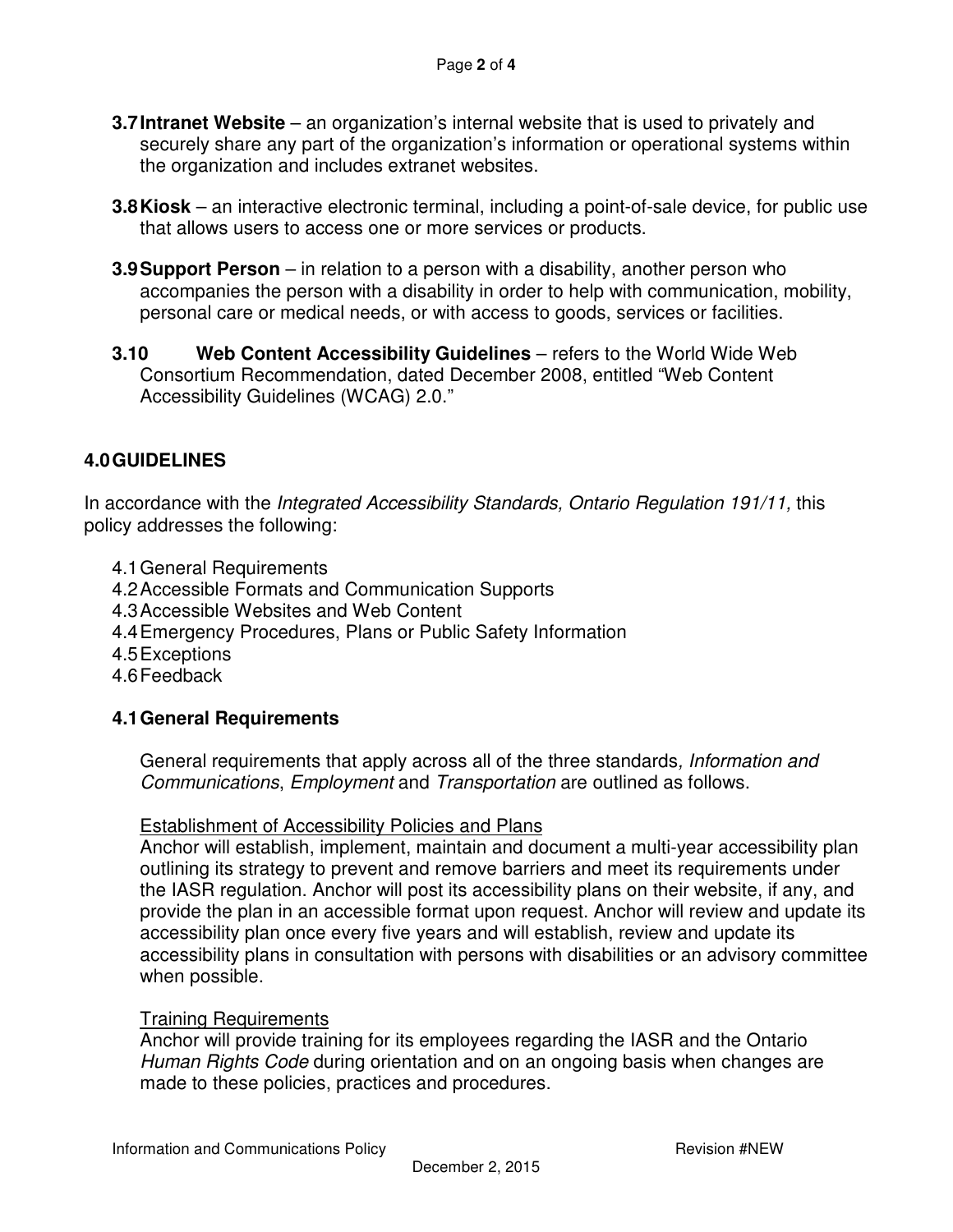#### **4.2 Accessible Formats and Communication Supports**

Anchor will provide or arrange for the provision of accessible formats and communication supports for persons with disabilities in a timely manner and at no additional cost to the individual. Anchor will take into account the person's accessibility needs when customizing individual requests. When it is not practical to provide an alternate format, the company will provide an explanation and summary of the document in an accessible format.

#### **4.3 Accessible Websites and Web Content**

Anchor will make its website and web content conform to the Web Content Accessibility Guidelines (WCAG) 2.0 at Level AA. Web content includes any information which resides on an internet or intranet web site.

#### **4.4 Emergency Procedures, Plans or Public Safety Information**

Anchor will provide emergency procedures and safety information to employees and visitors in an accessible format when requested in a timely manner.

#### **4.5 Exceptions**

The Information and Communications Standard does not apply to products and product labels; unconvertible information or communications; or information that Anchor does not control directly or indirectly through a contractual relationship. If Anchor determines that information or communications are unconvertible, Anchor will provide the person requesting information or communication with the following:

- a. An explanation as to why the information or communications are unconvertible;
- b. A summary of the unconvertible information or communications;
- c. Information is regarding as unconvertible if it is not technically feasible to convert the information or communications; or if the technology to convert the information is not readily available.

#### **4.6 Feedback Process**

Anchor will ensure that its processes for receiving and responding to feedback are available to persons with disabilities in an appropriate, accessible format or communication support upon request, and that members of the public are made aware of the availability of these accessible formats.

Feedback can be provided by:

- Telephone at 613-546-6683 ext. 244
- By email at accessibility@anchorconcrete.com